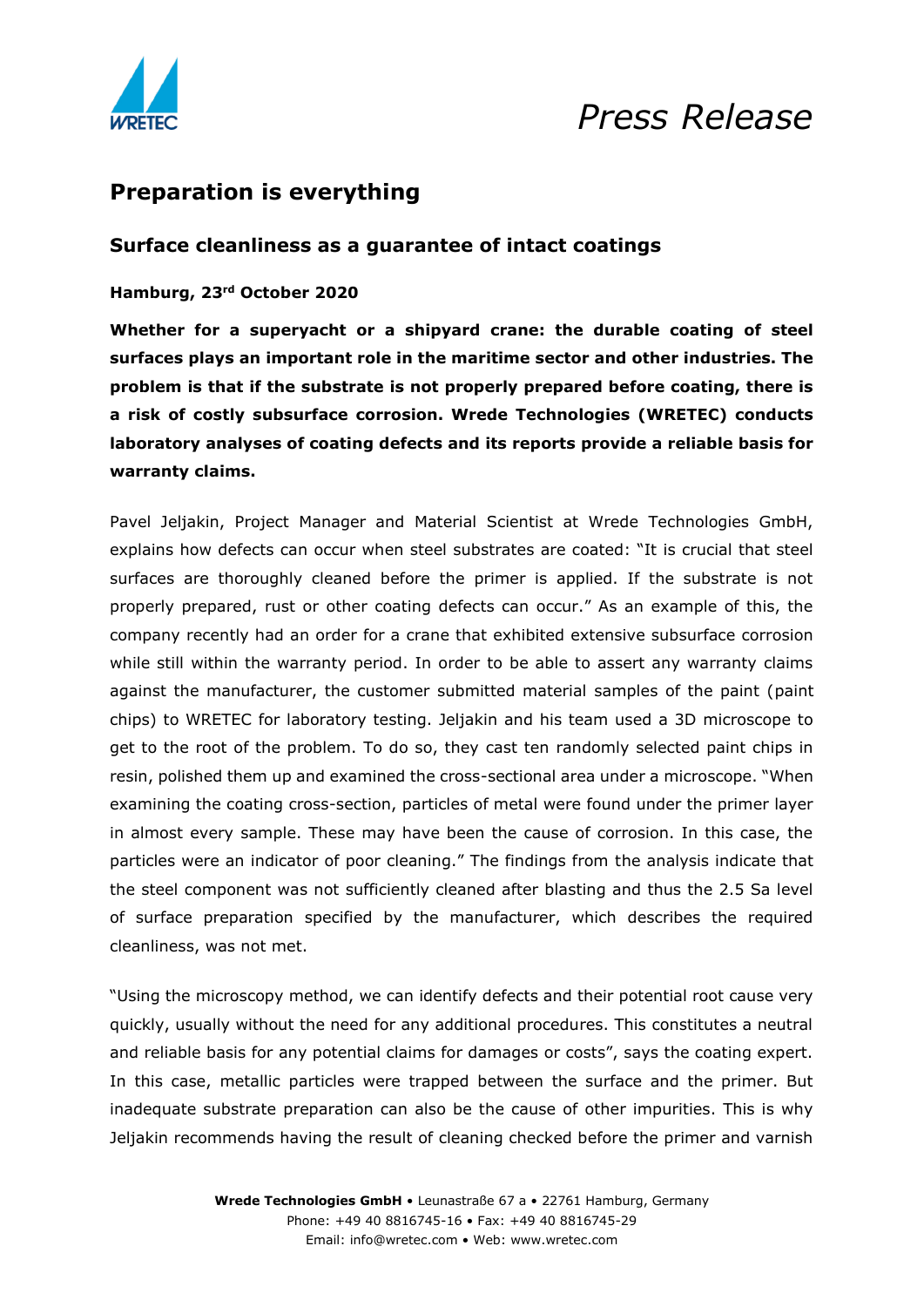

# *Press Release*

are applied. "Using a portable microscope, we have the ability to carry out visual checks for dust or foreign particles on surfaces directly on site. In addition, a salinity measurement of the surface reveals soluble salts and ion-specific contamination that are often not visible to the naked eye." WRETEC also offers a measurement of surface tension to enable the detection of oily layers on the steel. Measuring the roughness of the substrate can also be important, as the surface profile of the steel has a great influence on the subsequent adhesion of the coating to the substrate. "If you make sure beforehand that the substrate preparation level is maintained before coating, meaning that surface cleanliness is guaranteed, you can avoid any subsequent costs for recoating", summarises the laboratory expert.

### **Surface preparation levels**

| <b>Preparation level</b> | Method         | <b>Description</b>                                                                   |
|--------------------------|----------------|--------------------------------------------------------------------------------------|
| Sa 1                     |                | Loose mill scale, rust, paint coatings and foreign particles are<br>removed.         |
| Sa 2                     |                | Mill scale, rust, paint coatings and foreign particles are<br>substantially removed. |
| Sa 2.5                   |                | Mill scale, rust, paint coatings and foreign particles are<br>removed.               |
|                          | Blast cleaning | Only traces remain in the form of spots or stripes.                                  |
| Sa 3                     |                | Mill scale, rust, paint coatings and foreign particles are entirely<br>removed.      |
|                          |                | The cleaned surface should have a uniform metallic colour.                           |

(Source: [https://www.fh-muenster.de/bau/downloads/personen/muero/intern/bau/4.5\\_Vorbehandlung.pdf\)](https://www.fh-muenster.de/bau/downloads/personen/muero/intern/bau/4.5_Vorbehandlung.pdf)

#### **About WREDE Technologies GmbH**

Founded in 2015, WREDE Technologies GmbH (WRETEC) is the first port of call when it comes to the unequivocal clarification of coating damage on superyachts. The Hamburgbased company benefits from Wrede Consulting GmbH's many years of experience in consulting on coating processes and combines this with state-of-the-art technical analysis methods. More information is available at: [www.wretec.com](https://www.wretec.com/)